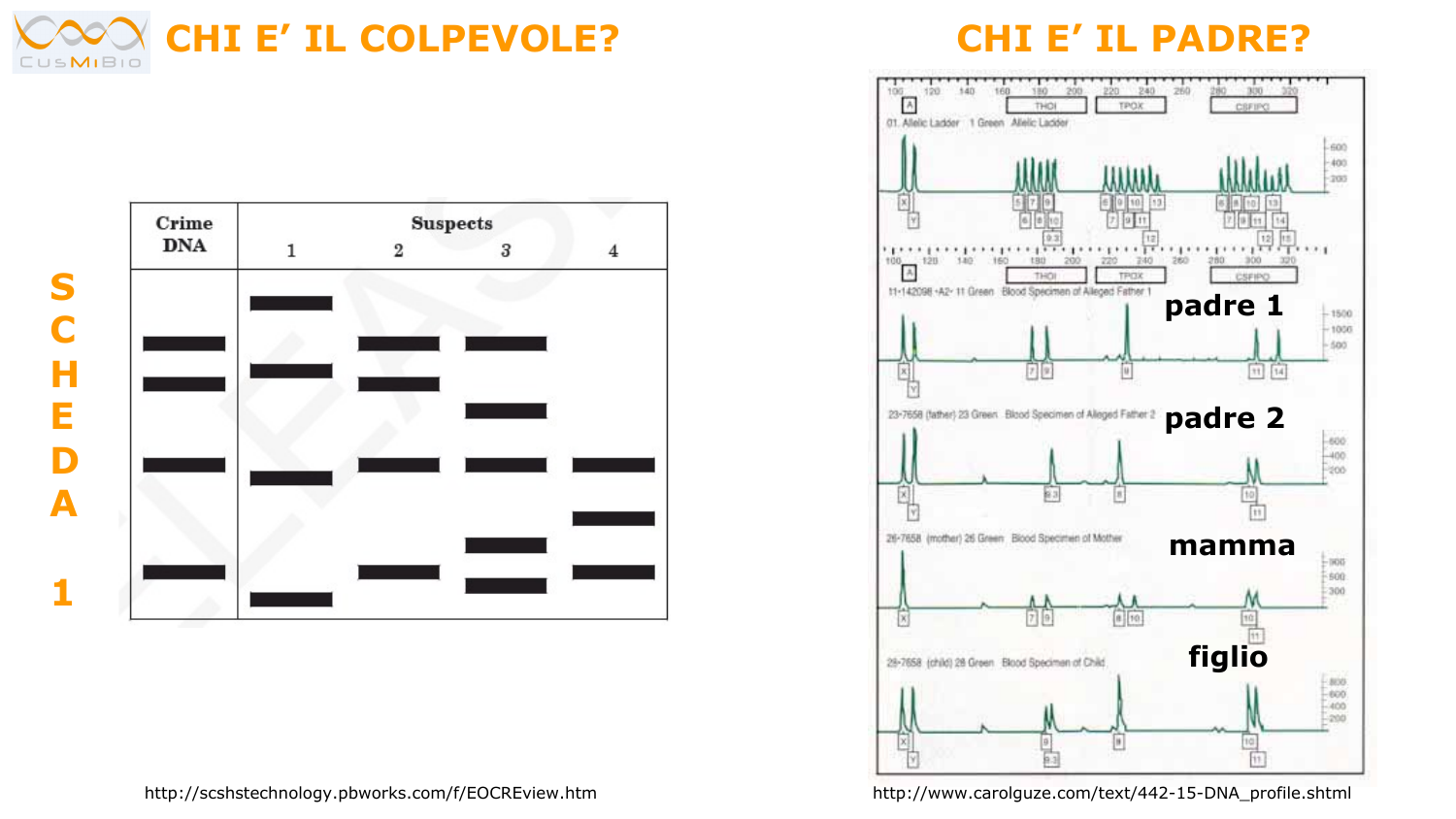### **Sospettato 2 Padre 2 Padre 2 Padre 2 Padre 2**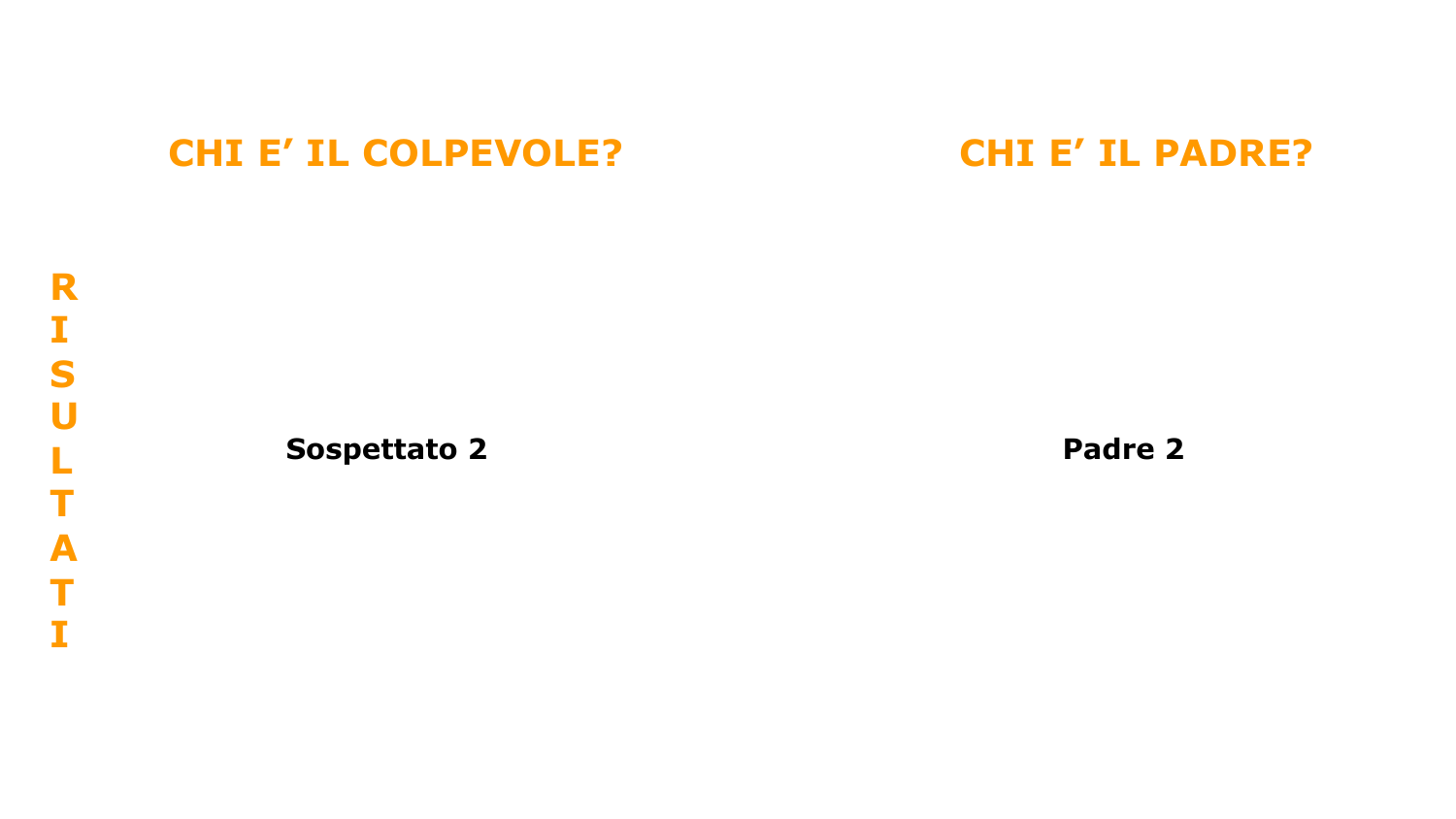

### **Individua i figli della coppia**



### **PM V SC SC SC A B C D**



http://www.scq.ubc.ca/a-brief-tour-of-dna-fingerprinting/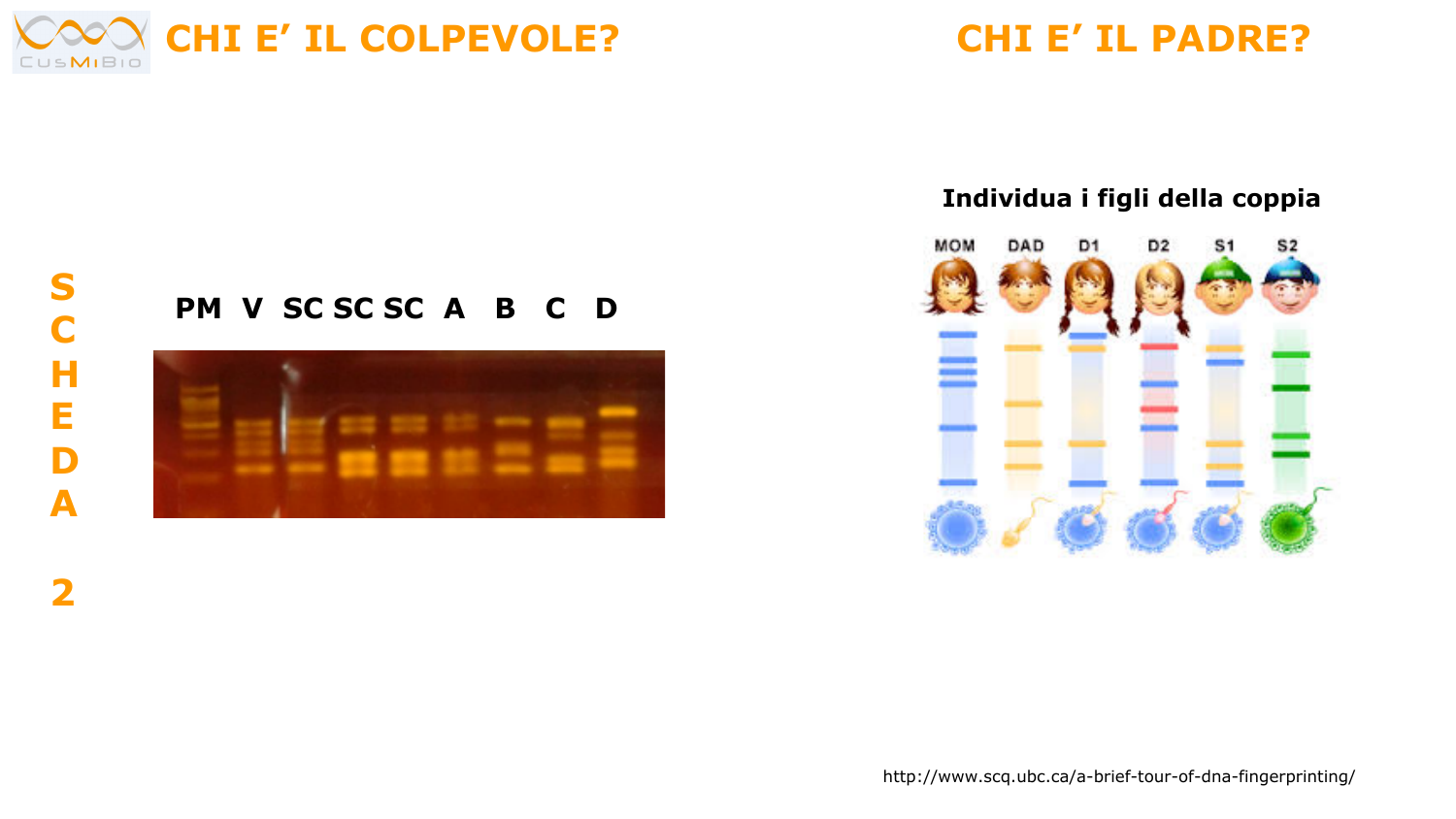**Sospettato A** Figli D1 e S1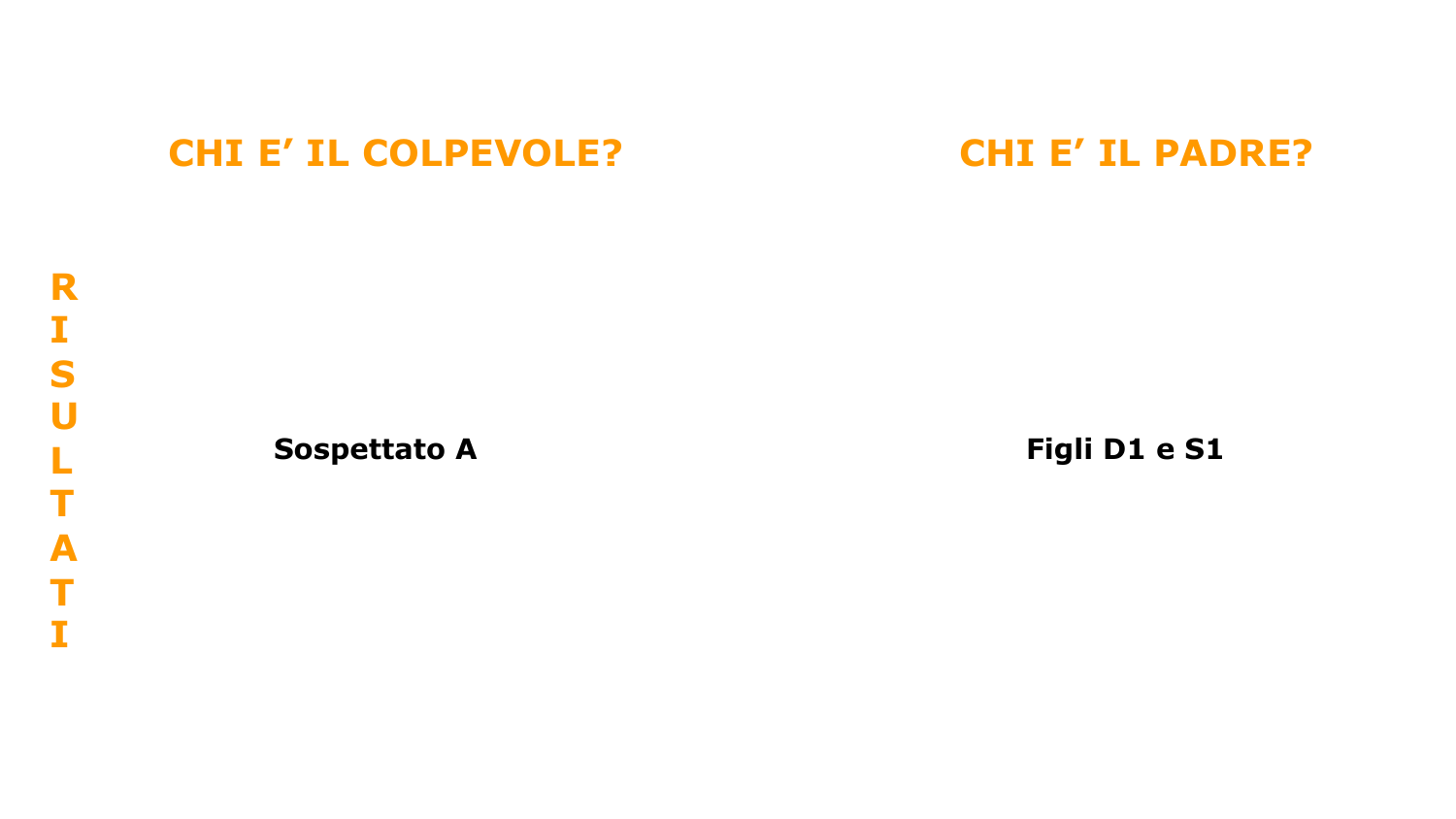

**S**

**C**

**H**

**E**

**D**

**A**

**3** 



### **Individua i figli della coppia**

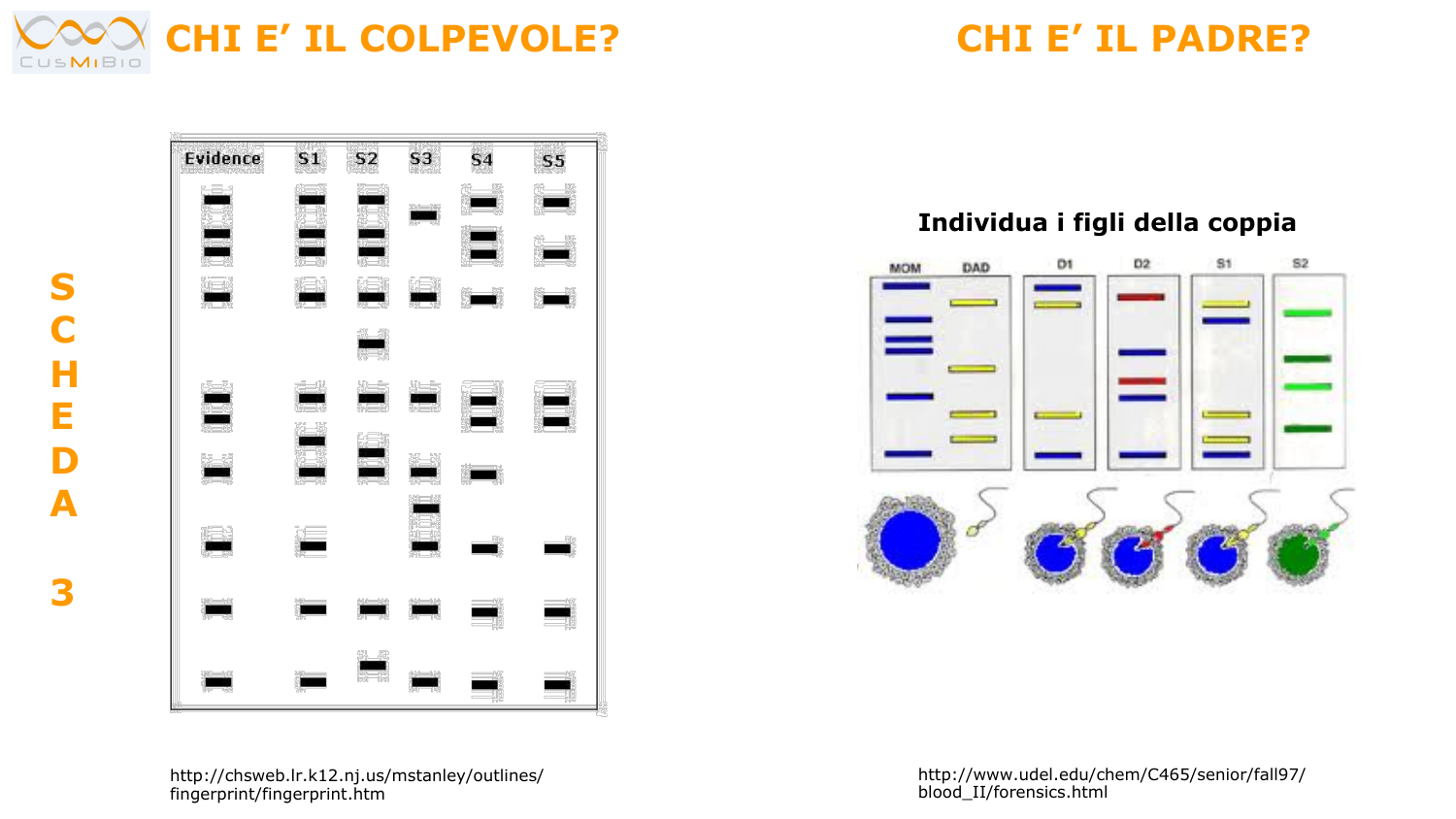### **Sospettato S4** Figli D1 e S1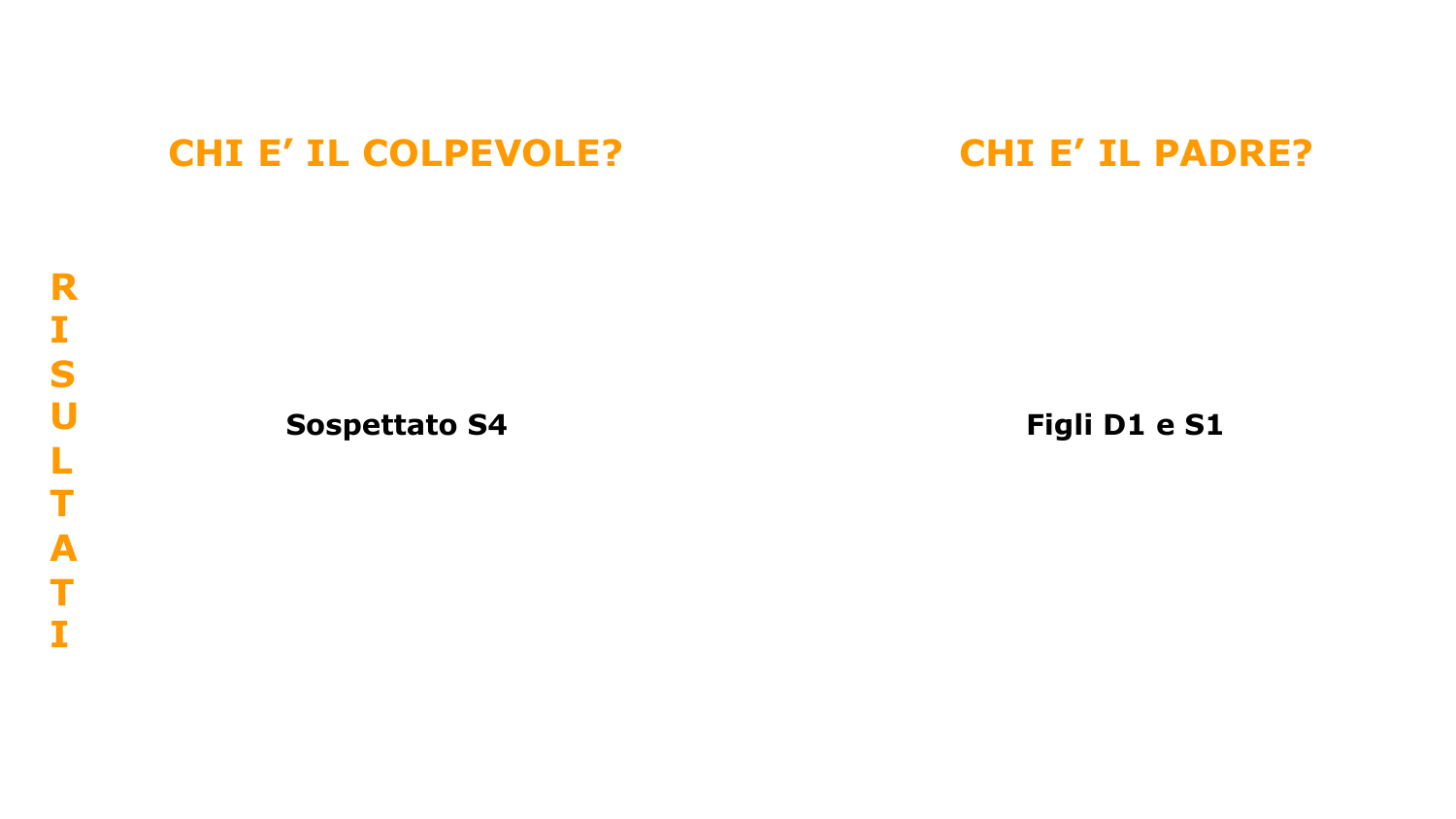

**S**

**C H**

**E**

**D**

**A**

**4** 



 http://bio4esobil2009.wordpress.com/ 2010/04/08/questions-about-dna-fingerprintingand-electrophoresis/



www.solpass.org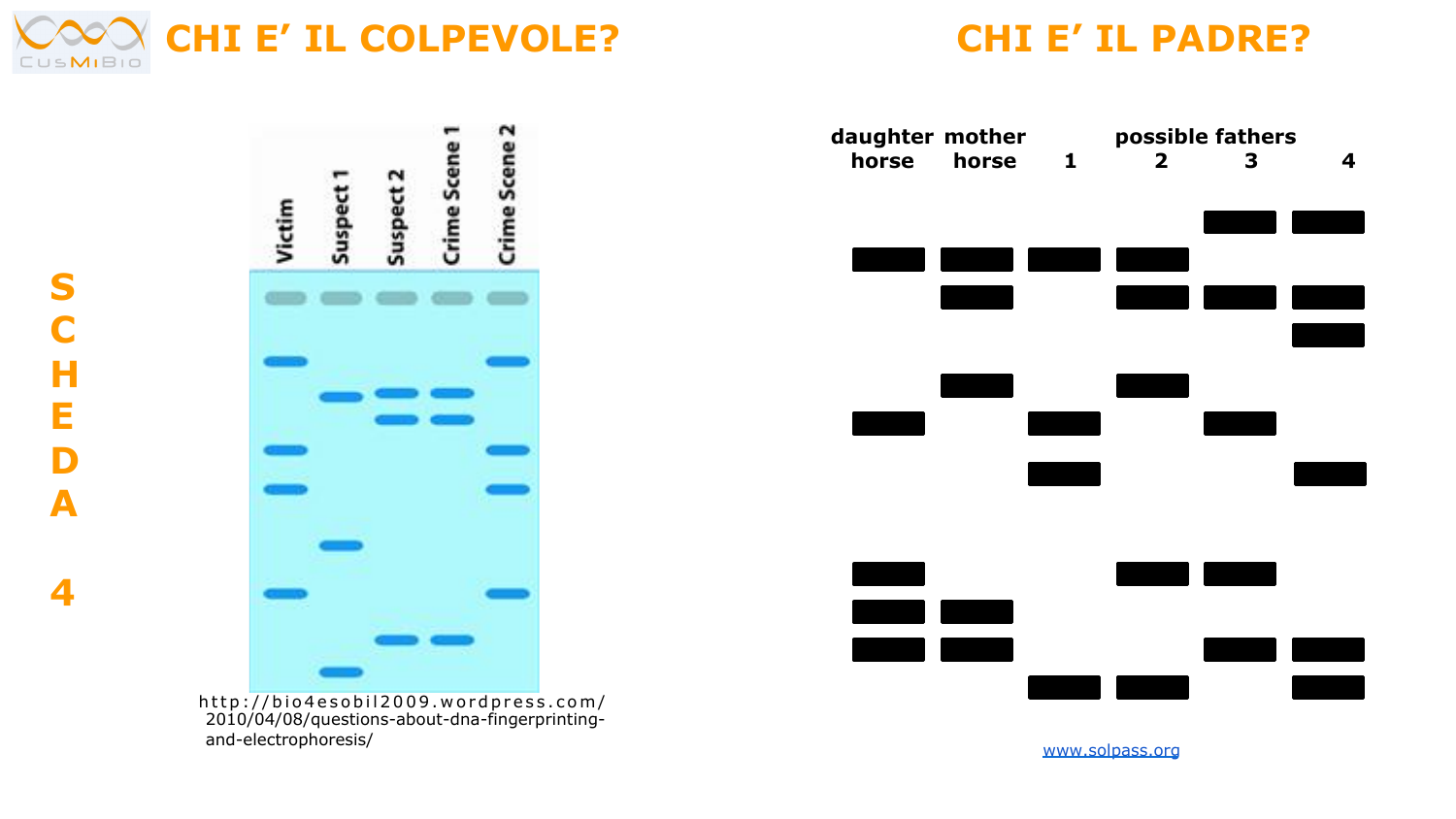### **Sospettato 2 Padre 3**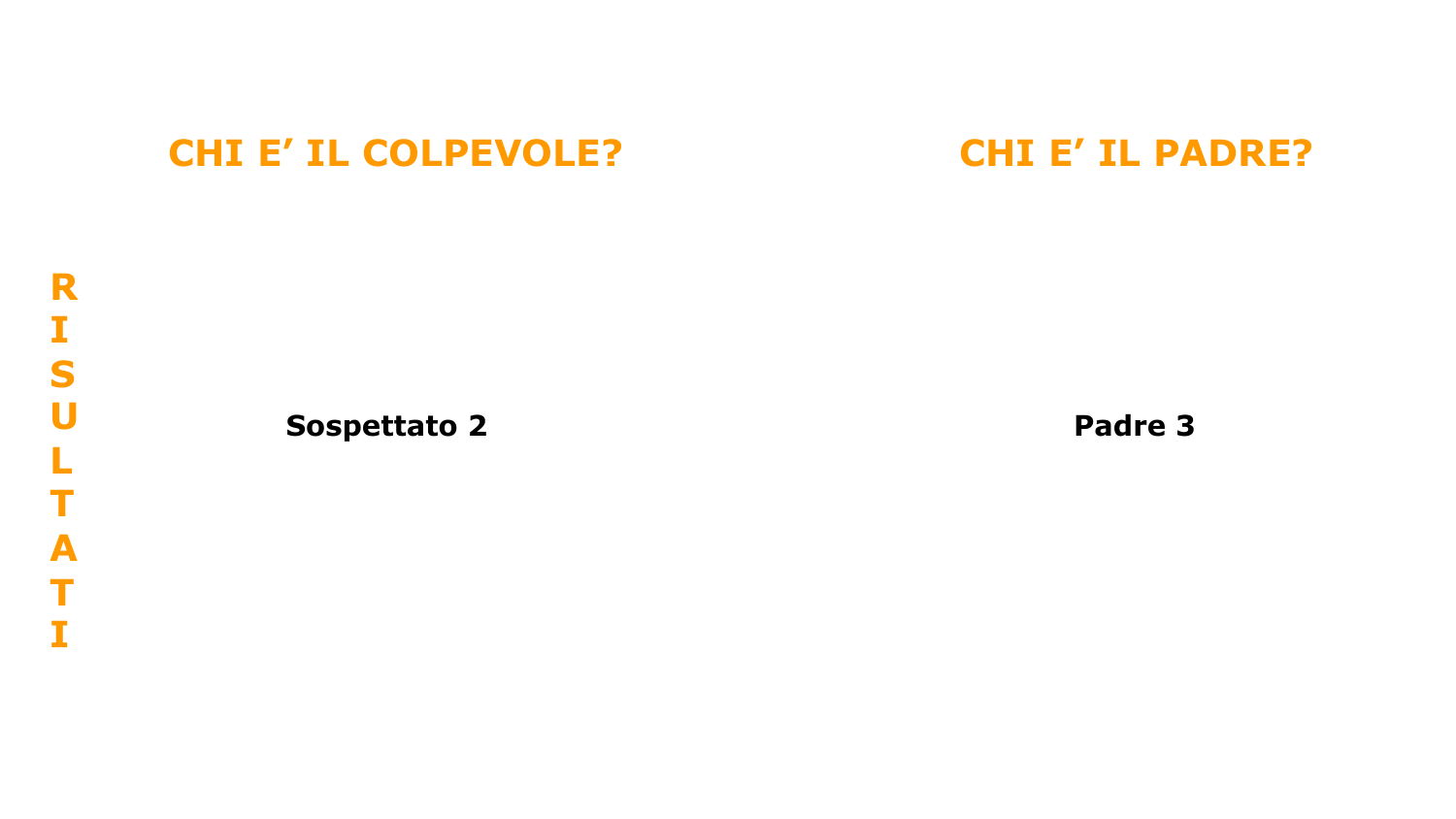



### **PM V SC SC SC A B C**



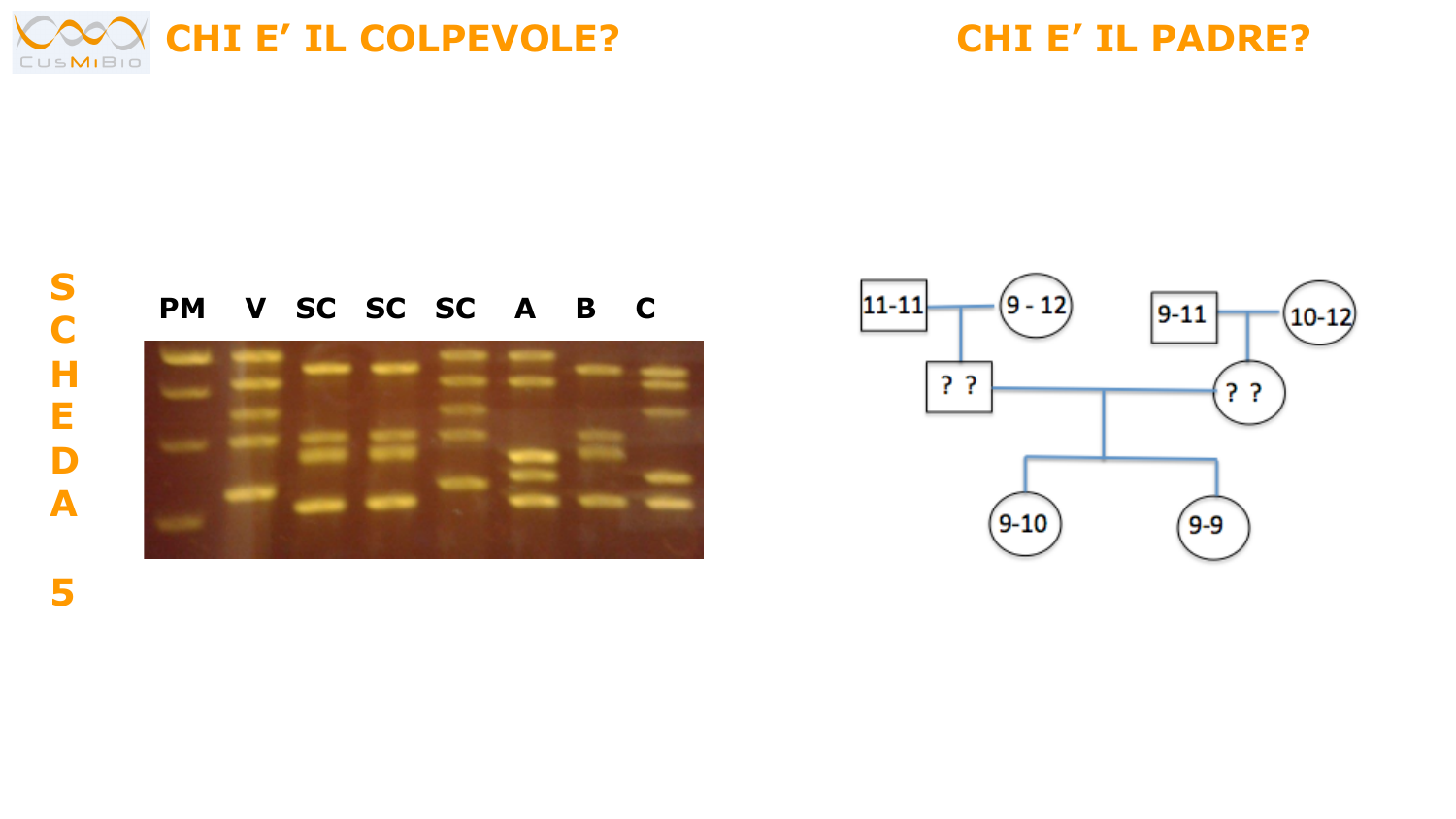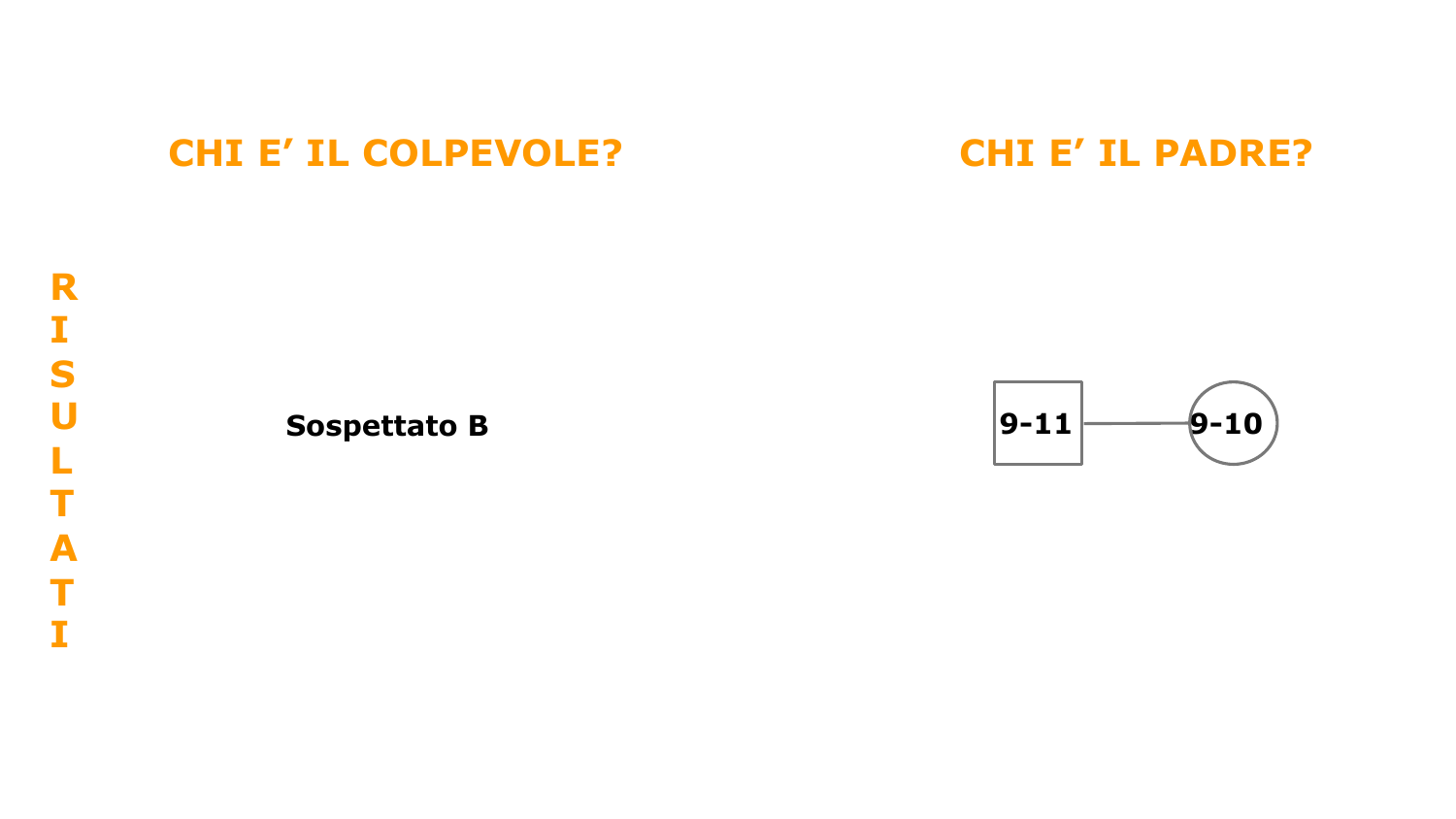



| <b>STR</b>    | <b>MADRE</b> | <b>FIGLIO</b> | <b>PADRE 1</b> | <b>PADRE 2</b> |
|---------------|--------------|---------------|----------------|----------------|
| D8S1179       | $11 - 11$    | 11-12         | 11-12          | $12 - 13$      |
| <b>D21S11</b> | $28 - 30$    | $30 - 31$     | $28 - 30$      | $31 - 32$      |
| D7S820        | $8 - 11$     | $8 - 11$      | $9 - 11$       | 8-11           |
| <b>CSF1PO</b> | $10 - 10$    | $10 - 11$     | $11 - 11$      | $9 - 11$       |
| D3S1358       | $16 - 18$    | $16 - 16$     | $17 - 17$      | $16 - 17$      |
| <b>THO1</b>   | $8 - 9$      | 9-10          | $9 - 10$       | $10 - 10$      |
| D13S317       | 10-12        | $10 - 11$     | $9 - 11$       | $9 - 11$       |
| D16S539       | $10 - 13$    | $9 - 10$      | $10 - 12$      | $9 - 11$       |
| D2S1338       | $16 - 24$    | $23 - 24$     | 23-24          | $23 - 23$      |
| D19S433       | $13 - 15$    | $12 - 13$     | 13-15          | 12-15          |
| vWA           | $17 - 18$    | $18 - 18$     | $18 - 18$      | $18 - 18$      |
| <b>TPOX</b>   | $8 - 9$      | $8 - 10$      | $8 - 9$        | $9 - 10$       |
| <b>D18S51</b> | $17 - 18$    | $17 - 18$     | $17 - 19$      | $17 - 18$      |
| <b>D5S818</b> | 12-12        | $12 - 13$     | 12-12          | $11 - 13$      |
| FGA           | $20 - 26$    | $23 - 26$     | $21 - 26$      | $20 - 23$      |
| SESSO         | XX           | XX            | XY             | XY             |



**S C**

**H**

**E**

**D**

**A**

**6**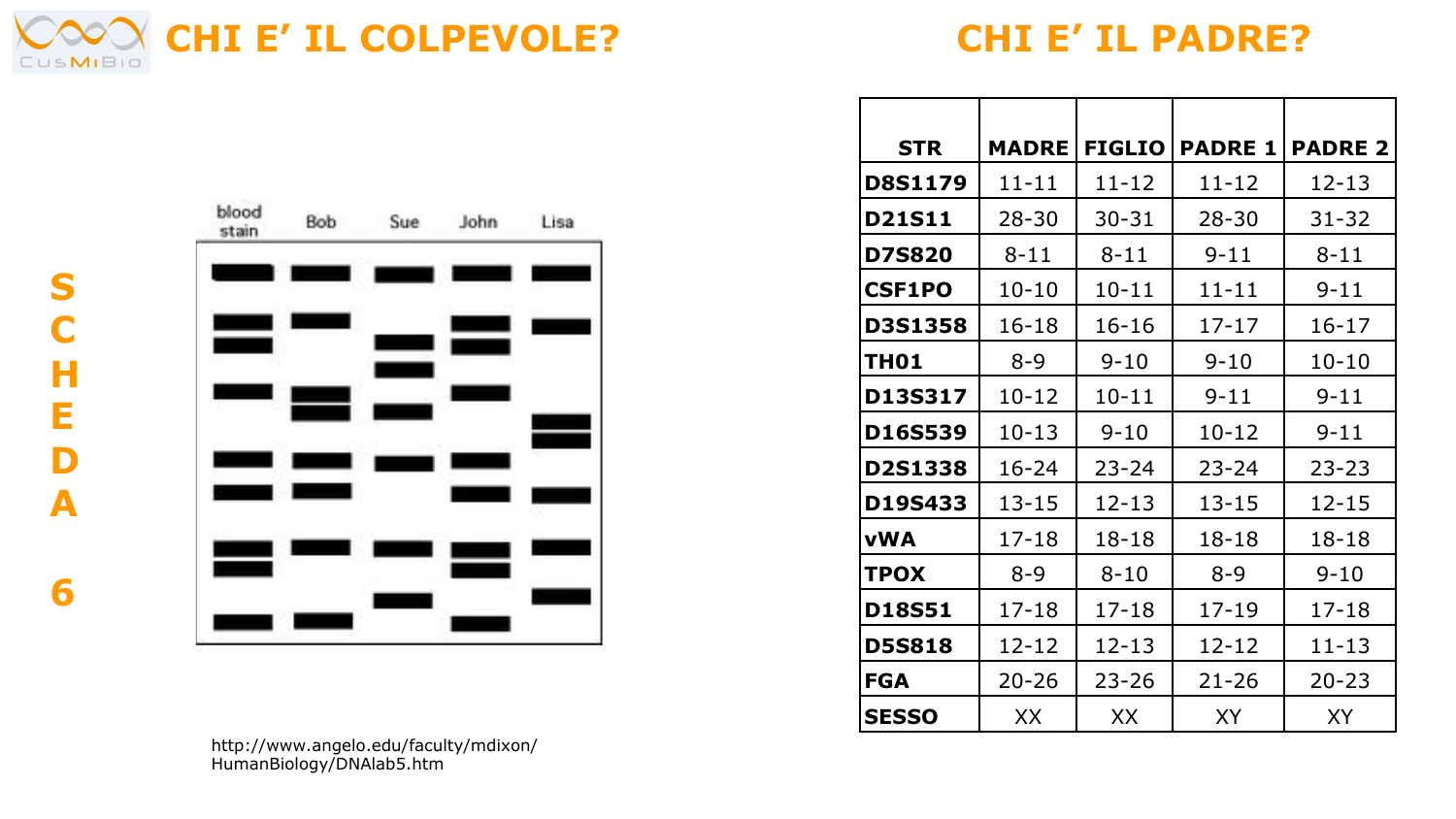

**John Padre 2**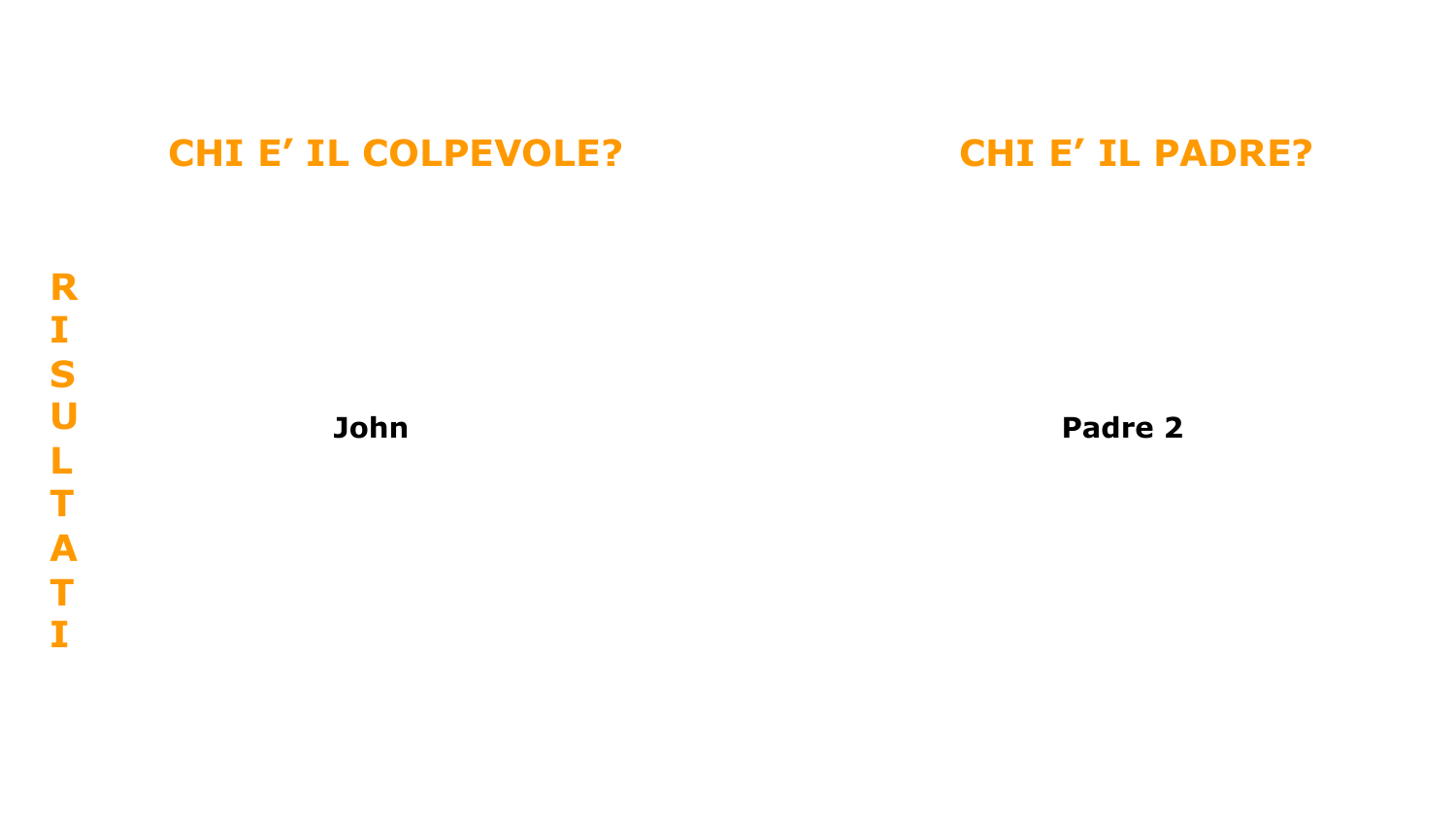





http://highered.mcgraw-hill.com/sites/0078675626/ student\_view0/unit4/chapter13/section3/self-check\_quiz.html

http://www.scq.ubc.ca/a-brief-tour-of-dna-fingerprinting/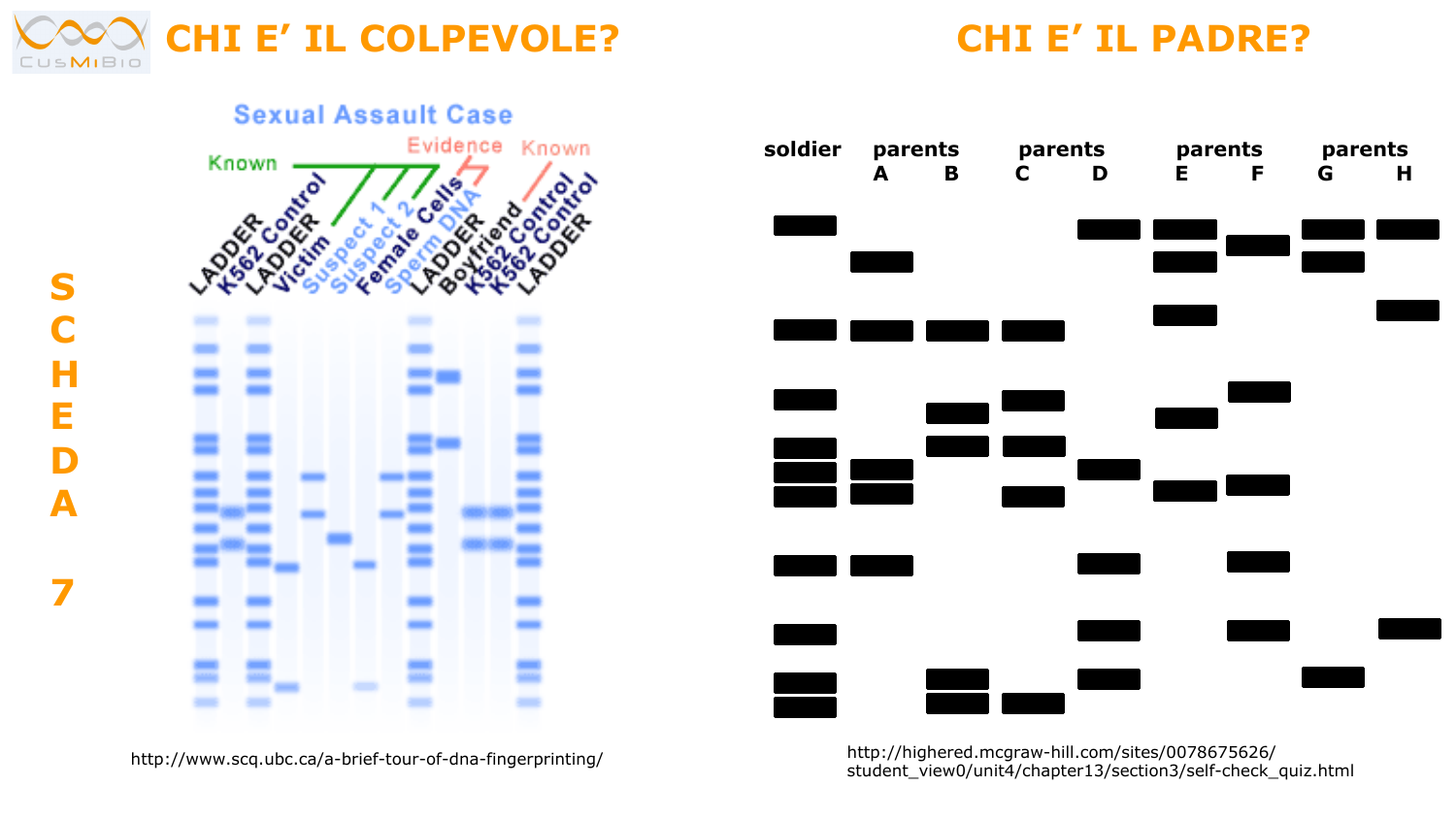**Sospettato 1** Genitori C e D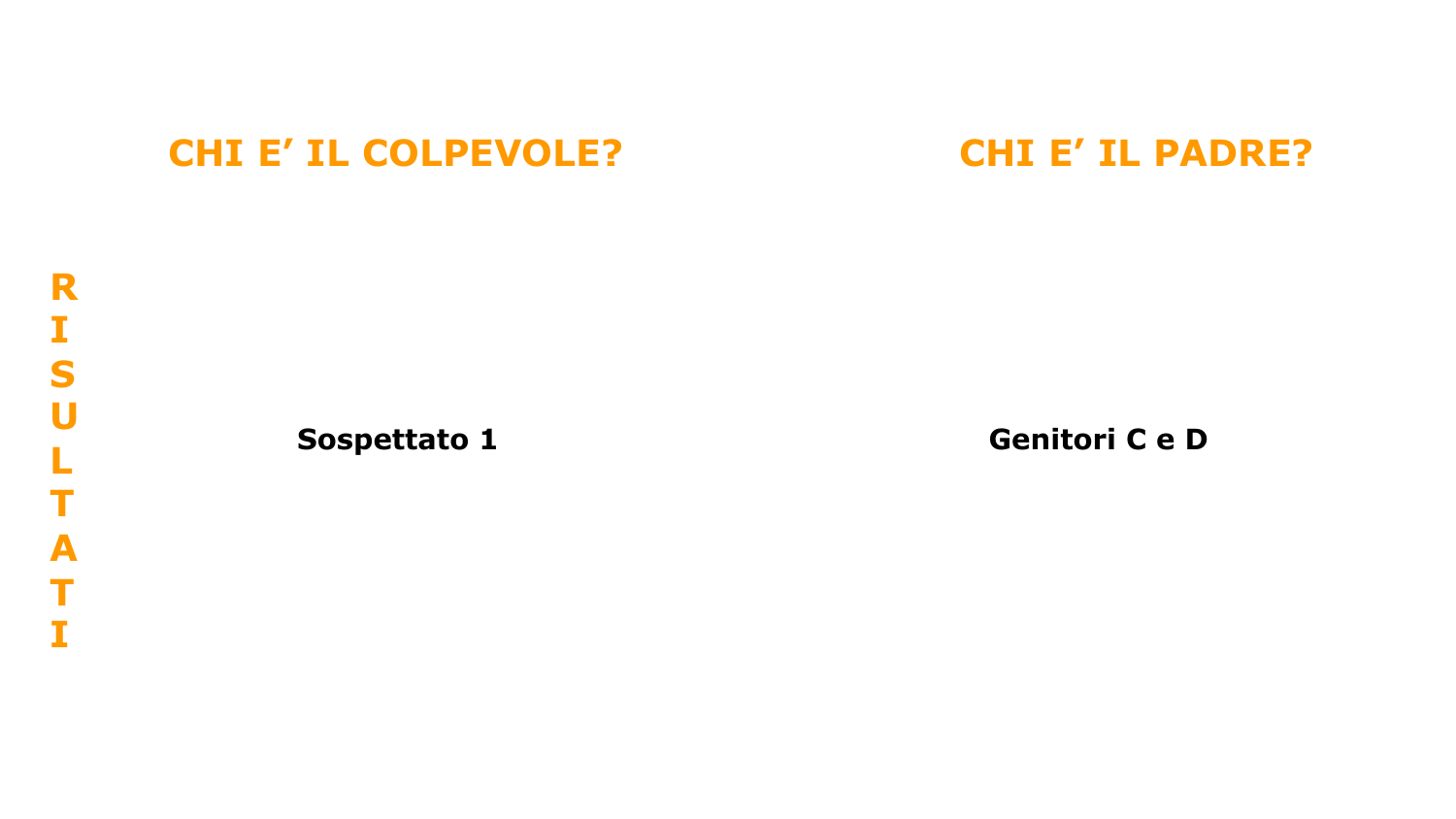



http://www.torinoscienza.it/media/giochi/ dna\_fingerprinting/index.html



**S C H E D A 8**